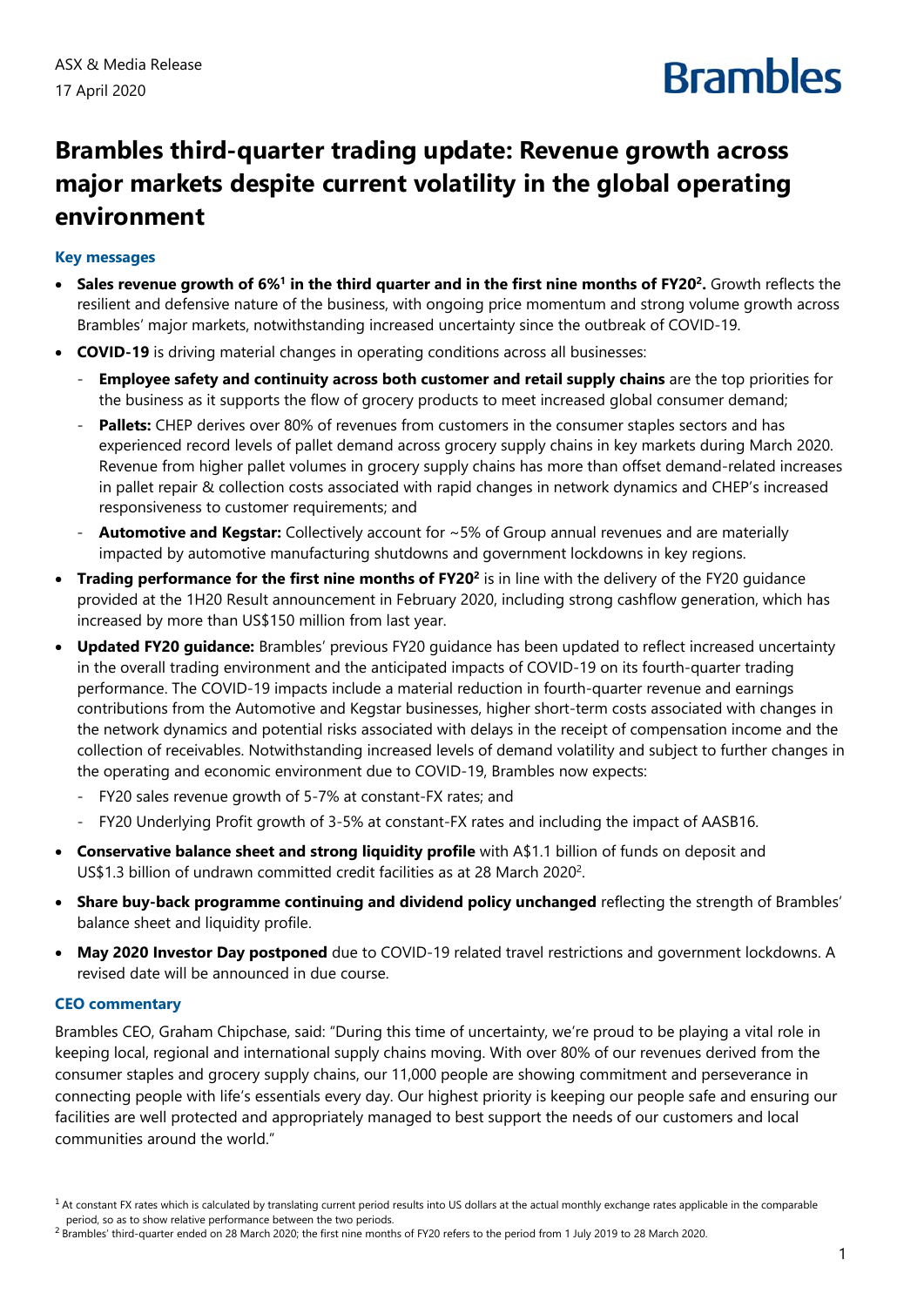# **Rrambles**

"Since the outbreak of COVID-19, our pallets businesses have successfully met an unprecedented surge in customer demand and processed significantly higher repair volumes with minimal disruption across our service centre network. These elevated activity levels and changes in network flows have driven short-term increases in supply chain costs while maintaining service levels, quality standards and asset control in increasingly challenging conditions.

"With limited visibility into the sustainability of current operating conditions and even greater uncertainty about the longer term economic, financial and operating implications of COVID-19 we remain vigilant in how we operate our businesses and allocate capital across our portfolio. We are taking a number of actions around cost mitigation, working capital management and improved cash generation across the Group. In addition, in our US pallets business, plant automation rollouts scheduled for the balance of FY20 have been deferred to FY21 in order to maximise the level of capacity across our US service centre network and avoid any potential disruptions during this period of peak demand."

### **Sales revenue for the first nine months of FY20**

For Brambles' largest businesses across Europe, North America and Australia, the effects of government lockdowns, changes in consumer behaviour and automotive manufacturing shutdowns in response to COVID-19 commenced in the last 2 weeks of March 2020. As a result, the impact on the nine-month and third-quarter trading performance was minimal.

Brambles generated sales revenue from continuing operations of US\$3,527.1 million for the first nine months of the financial year ending 30 June 2020 (FY20), reflecting a year-on-year increase of 3% at actual FX rates. At constant FX rates, sales revenue increased 6% and comprised equal contributions from volume and price growth in the period.

Sales revenue performance by segment was as follows:

- CHEP Americas sales revenue increased 9% at constant FX, including 9% growth in the third quarter. Growth was driven by pricing initiatives across the region and volume growth in the US Pallets business which included the rollover benefit from a large contract win in the prior year and solid like-for-like volume growth in the period;
- CHEP EMEA sales revenue increased 4% at constant FX, including 3% growth in the third quarter. Growth was driven by the rollover contribution from European Pallets and Automotive contracts won in the prior year and price growth across the region. Like-for-like volumes were broadly in line with the prior corresponding period reflecting subdued economic conditions across the region; and
- CHEP Asia-Pacific sales revenue in the first nine months of FY20 was in line with the corresponding period at constant FX rates as price and volume growth in the Australian Pallets business offset the rollover impact of a large Australian RPC contract loss in the prior year. Revenue decreased 3% in the third quarter of FY20 as the decline in RPC revenues more than offset price and volume growth in the pallets businesses.

|                                   | <b>First 9 months of FY20</b> |                          |                          | <b>Third quarter of FY20</b> |                 |           |
|-----------------------------------|-------------------------------|--------------------------|--------------------------|------------------------------|-----------------|-----------|
|                                   | US\$m actual FX               |                          | Growth vs. 9M19          | US\$m actual FX              | Growth vs. 3Q19 |           |
| Sales revenue                     | 9M20                          | actual                   | constant                 | 3Q20                         | actual          | constant  |
|                                   |                               | <b>FX</b>                | <b>FX</b>                |                              | <b>FX</b>       | <b>FX</b> |
| <b>CHEP Americas</b>              | 1,823.5                       | 8%                       | 9%                       | 583.9                        | 7%              | 9%        |
| CHEP Europe, Middle East & Africa | 1,379.2                       | $\overline{\phantom{0}}$ | 4%                       | 443.7                        | $(1)$ %         | 3%        |
| <b>CHEP Asia-Pacific</b>          | 324.4                         | (6%)                     | $\overline{\phantom{a}}$ | 101.9                        | (11)%           | (3)%      |
| <b>Continuing operations</b>      | 3,527.1                       | 3%                       | 6%                       | 1,129.5                      | 2%              | 6%        |

#### **Revised FY20 guidance**

Brambles acknowledges the extraordinary nature of current operating and economic conditions and the inherent challenge in accurately forecasting trading and financial outcomes beyond the short term.

Notwithstanding Brambles' trading performance to 28 March 2020 being in line with the FY20 guidance provided at its 1H20 Result announcement on 17 February 2020, Brambles is revising its FY20 expectations to reflect the rapidly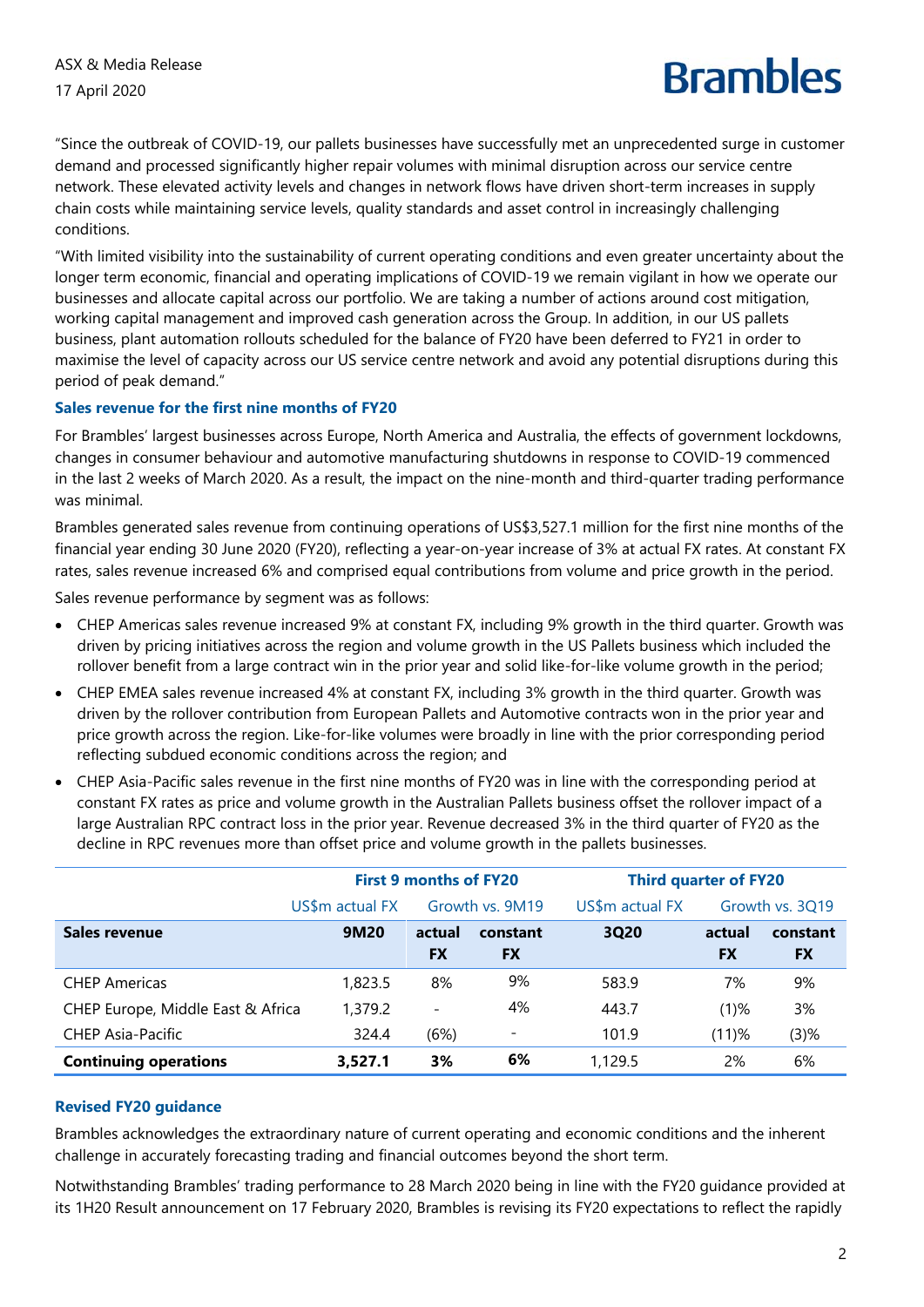## **Brambles**

changing operating environment and increased level of economic uncertainty since the outbreak of COVID-19 which are expected to be a more material driver of performance during the fourth quarter of FY20.

The following guidance statements assume trading conditions in the fourth quarter of FY20 reflect current elevated levels of pallet volumes relating to consumer staples and in-home consumption, ongoing government lockdowns and a sustained shutdown of automotive manufacturing.

Whilst acknowledging the increased levels of demand volatility and the possibility of further rapid changes in the operating and economic environment due to COVID-19, Brambles expects FY20 sales revenue growth of between 5-7% at constant FX rates with fourth-quarter revenue growth in CHEP Pallets expected to offset loss of revenue in CHEP Automotive and Kegstar.

Including the impacts of AASB 16, FY20 Underlying Profit growth is expected to be 3-5%, principally reflecting a 1-2 percentage point impact from the fourth-quarter loss of CHEP Automotive and Kegstar revenue, together with short-term cost increases in CHEP Pallets due to changes in the network dynamics and potential risks associated with delays in the receipt of compensation income and the collection of receivables.

### **Conservative balance sheet and strong liquidity profile**

Brambles continues to maintain a strong balance sheet position, a conservative gearing profile and has access to significant liquidity. As at 28 March 2020<sup>2</sup>, Brambles' funding and liquidity profile included:

- A\$1.1 billion of funds on deposit;
- US\$1.5 billion in committed bank credit facilities, of which US\$1.3 billion is currently undrawn. The nearest maturity date being June 2021 for US\$0.2 billion of the committed bank facilities; and
- US\$1.6 billion in outstanding debt capital market issues with the nearest maturity being a €500 million European Medium-Term Note maturing in June 2024.

#### **On-market share buy-back programme**

Reflecting the Group's strong balance sheet and liquidity position, the share buy-back programme will recommence post the publication of the trading update. This decision is subject to the ongoing assessment of the Group's funding and liquidity requirements in response to changes in underlying operating and economic conditions.

At the time of the sale of the IFCO business, Brambles announced that up to US\$1.95 billion (A\$2.8 billion)<sup>3</sup> of the US\$2.4 billion net sale proceeds would be used to fund a capital management programme.

As at 17 April 2020, A\$1.3 billion of the A\$2.8 billion capital management programme has been completed through a combination of a one-off special dividend and capital return totalling A\$454 million and an on-market share buyback programme of A\$857 million. Since the 1H20 Result announcement in February 2020, A\$249 million has been spent on the share buy-back programme which is now 36% completed.

#### **For further Information, please contact:**

| <b>Investors &amp; Media</b>       | <b>Investors</b>                |
|------------------------------------|---------------------------------|
| Sean O'Sullivan                    | Raluca Chiriacescu              |
| Vice President, Investor Relations | Director, Investor Relations    |
| +61 2 9256 5262                    | +44 20 3880 9412                |
| +61 412 139 711                    | +44 78 1065 8044                |
| sean.osullivan@brambles.com        | raluca.chiriacescu@brambles.com |
|                                    |                                 |

<sup>3</sup> US\$1.95 billion of the proceeds from the sale of the IFCO business was allocated to fund the capital management programme. At the time of the completion of the sale, a significant portion of the US dollar proceeds received were converted to Australian dollars to fund the Australian dollar denominated capital management programme. Going forward, Brambles will report progress against the capital management programme in Australian dollars. The A\$2.8 billion represents US\$1.95 billion converted at an exchange rate of A\$/US of 0.6926, the exchange rate at which the US dollars were converted to Australian dollars.